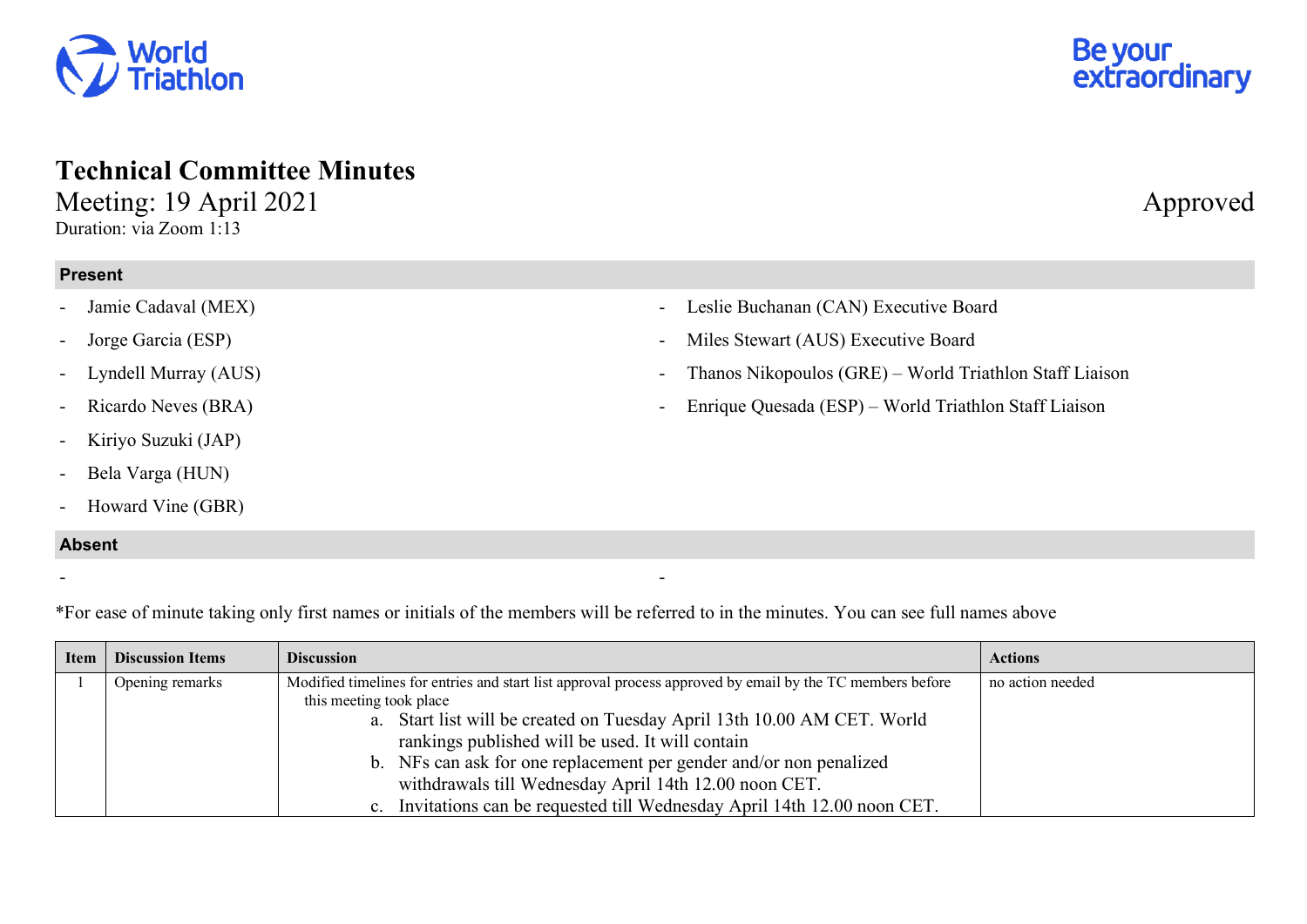

|                |                     | d. Start lists will be completed after the Invitation Panel meeting scheduled for<br>Wednesday April 14th 19.00 CET.                                                                     |                            |
|----------------|---------------------|------------------------------------------------------------------------------------------------------------------------------------------------------------------------------------------|----------------------------|
| 2              | Apologies/absence   | n.a.                                                                                                                                                                                     | no action needed           |
| $\overline{3}$ | Approval of minutes | Approval of the minutes of the previous meeting (09.03.2021) done by email before this meeting took place                                                                                | no action needed           |
| $\overline{4}$ | Rule exceptions     | Caorle (please see the details in the Supporting Documents)                                                                                                                              | inform the related parties |
|                |                     | Junior race: four (4) semifinals for men (each with maximum of 30 athletes)<br>a)<br>approved – the selection procedure for the final to be adjusted accordingly                         |                            |
|                |                     | b) Elite race:                                                                                                                                                                           |                            |
|                |                     | • five $(5)$ additional slots in the start list approved                                                                                                                                 |                            |
|                |                     | cancellation of overlapping rule: NOT approved – lapped athletes have<br>to be removed from the race                                                                                     |                            |
|                |                     | Thibaut Rigaudeau case (please see the details in the Supporting Documents): the<br>2.<br>TC decided to extend the replacement period for Yokohama by ten (10) days                      |                            |
|                |                     | Leeds timelines: the TC approved the proposed timelines for the entries and start<br>3.<br>list approval process according to the approval for Yokohama (same schedule to be<br>applied) |                            |
|                |                     | General provision to modify the timelines: the TC approved that in case of bubble<br>4.<br>conditions apply, the same schedule will be applied like for Yokohama and Leeds.              |                            |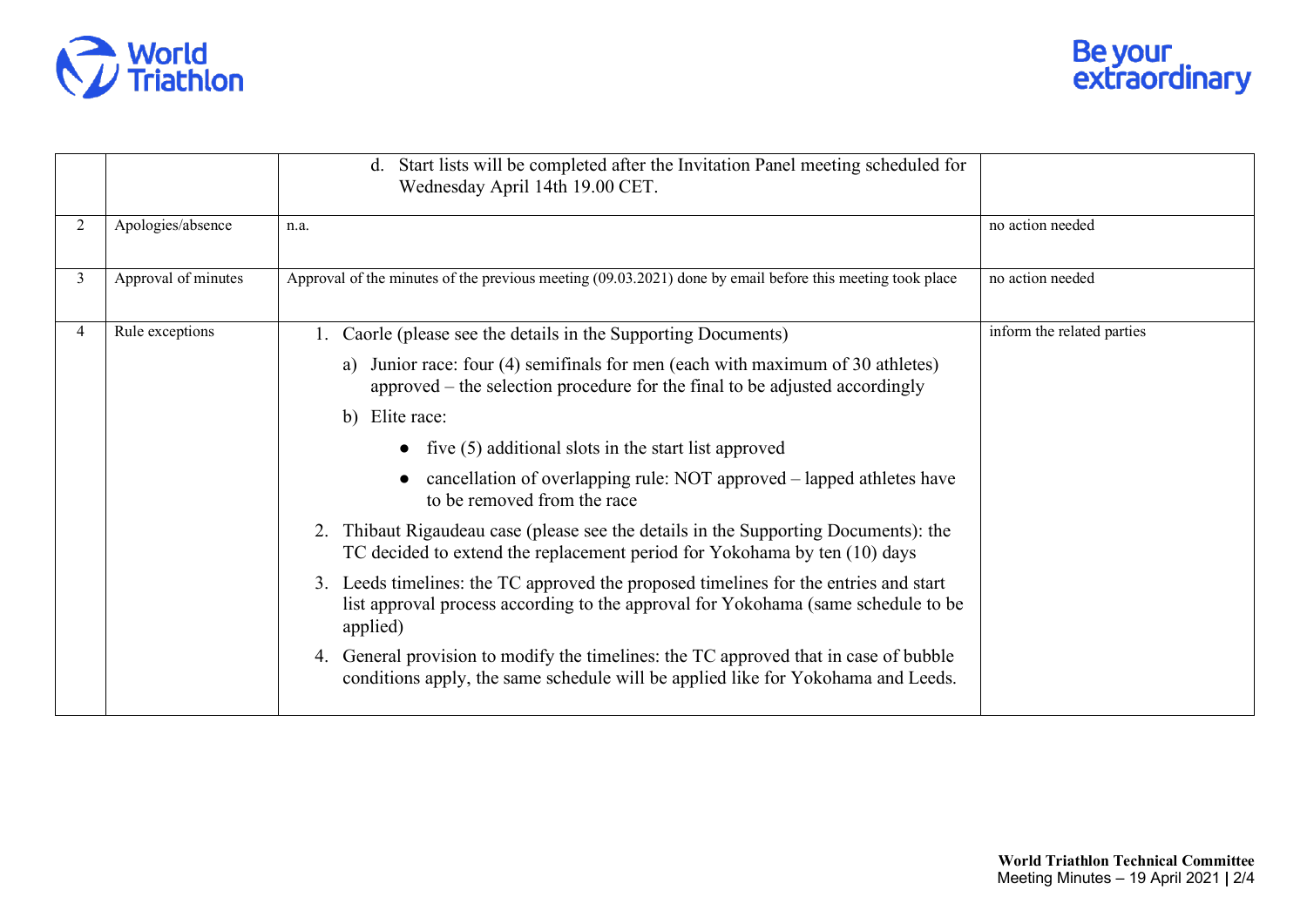



| 5 | Selection of TO reserves    | a) five (5) for Olympic Games $(OG) /$ one (1) per continent                                                                         |                                               |                    |        |            |                  | inform the related parties                              |  |
|---|-----------------------------|--------------------------------------------------------------------------------------------------------------------------------------|-----------------------------------------------|--------------------|--------|------------|------------------|---------------------------------------------------------|--|
|   | for Tokyo 2020 OG and<br>PG | b) five (5) for Paralympic Games (PG) / one (1) per continent                                                                        |                                               |                    |        |            |                  |                                                         |  |
|   |                             |                                                                                                                                      | The TC selected the following TOs:            |                    |        |            |                  |                                                         |  |
|   |                             | ID                                                                                                                                   | <b>First name</b>                             | <b>Family name</b> | Gender | <b>Nat</b> | <b>Continent</b> | <b>SELECTION</b>                                        |  |
|   |                             | 6383                                                                                                                                 | Maria                                         | Teh Mei Lin        | F      | <b>MAS</b> | <b>ASTC</b>      | rep OG                                                  |  |
|   |                             | 1336                                                                                                                                 | Andrew                                        | Tai                | M      | <b>TPE</b> | <b>ASTC</b>      | rep PG                                                  |  |
|   |                             | 2653                                                                                                                                 | Alma                                          | Wasserfall         | F      | <b>RSA</b> | ATU              | rep OG                                                  |  |
|   |                             | 3893                                                                                                                                 | Shaun                                         | Shelton            | M      | ZIM        | ATU              | rep PG                                                  |  |
|   |                             | 2784                                                                                                                                 | Ricardo                                       | <b>Neves</b>       | M      | <b>BRA</b> | <b>CAMTRI</b>    | rep OG                                                  |  |
|   |                             | 4829                                                                                                                                 | <b>Bobbie</b>                                 | Solomon            | F      | <b>USA</b> | <b>CAMTRI</b>    | rep PG                                                  |  |
|   |                             | 1646                                                                                                                                 | Gyorgyi                                       | Bodnar             | F      | <b>HUN</b> | <b>ETU</b>       | rep OG                                                  |  |
|   |                             | 3565                                                                                                                                 | Kalle                                         | Jensen             | M      | <b>NOR</b> | <b>ETU</b>       | rep PG                                                  |  |
|   |                             | 2060                                                                                                                                 | Michael                                       | Haarsma            | M      | <b>AUS</b> | <b>OTU</b>       | rep OG                                                  |  |
|   |                             | 1434                                                                                                                                 | Cathi                                         | Davey              | F.     | <b>NZL</b> | <b>OTU</b>       | rep PG                                                  |  |
| 6 | Sport equipment             | FORM Goggles submitted by Ironman (please see the details in the Supporting<br>a)<br>Documents)                                      |                                               |                    |        |            |                  | Include items into the agenda of the next<br>TC Meeting |  |
|   |                             | Head follow up from Jorge<br>b)                                                                                                      |                                               |                    |        |            |                  |                                                         |  |
|   |                             | Prospector follow up from Bela<br>c)<br>Aero bars submitted by Ironman (please see the details in the Supporting<br>d)<br>Documents) |                                               |                    |        |            |                  |                                                         |  |
|   |                             |                                                                                                                                      |                                               |                    |        |            |                  |                                                         |  |
|   |                             |                                                                                                                                      | The topics were moved to the next TC meeting. |                    |        |            |                  |                                                         |  |